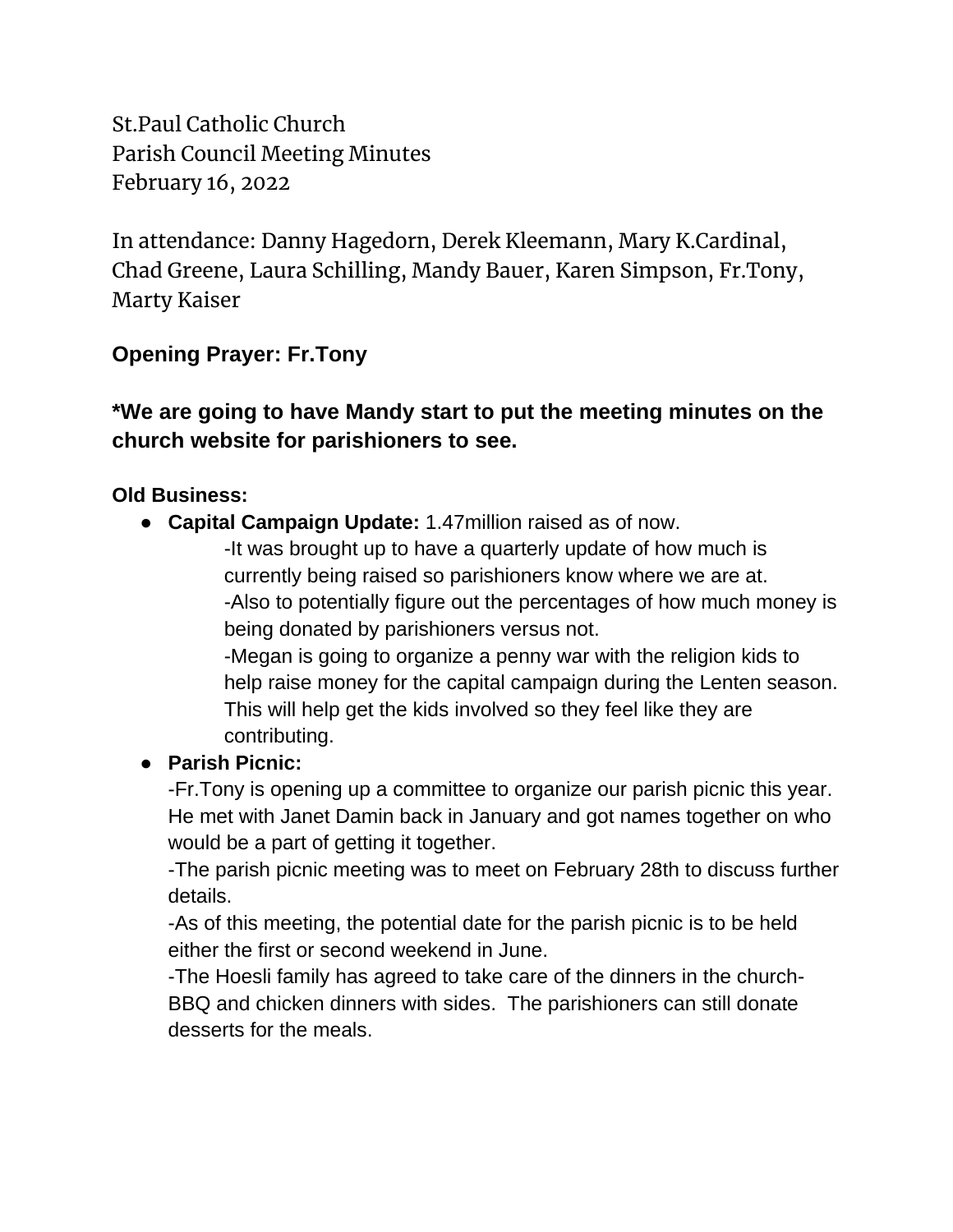-Inside of having the parish picnic in the city hall park, it has been brought up to potentially have it on church grounds. Kids games and further booths would be in the parking lot.

-It would be great if we could market this picnic towards the young kids. -We can still do the picnic on Sunday, but it would also be nice to have another social event on possibly a Saturday at a later date.

### ● **Archdiocesan Pastoral Plan:**

-Goal #3 is that we are trying to engage families and the community with our parish picnic.

-Mary K. mentioned about getting car decals made to advertise our parish in the community.

-Laura is willing to look more into the marketing of social media in order to hit people of all ages. Laura & Megan could go into the religion classrooms on Wednesdays and do some "spotlights" of people.

-Chad mentioned that at his previous parish they had an app that would broadcast information/calendars of events over all of the social media websites-(myparishapp). This app would be \$200 to start up, but then would be \$50 monthly. It would also be beneficial if we did something like this as a quad parish.

### ● **Outreach Center:**

-The Outreach building is part of the campaign in order to revitalize the building.

-Some parishioners still believe it would be a better idea to sell the building, and it would be beneficial to talk to Tony Hollinden about the potential of doing so based upon the current housing market. -Fr.Tony is hesitant to give up the property.

-The grant to do the renovations of the building was denied a second time by the diocese due to the Sisters not being set up yet in the building. -Fr.Tony is going to try and reapply for the grant for a third time since we have proof that the parish is moving forward with raising the funds.

### ● **New Business:**

-Quad Parish meeting update- the next meeting will be held in March sometime.

-It was brought up that It would be nice to have an annual meeting with all of the councils, either at the beginning of the year or at the end of the year to go over how the year went with the parishes.